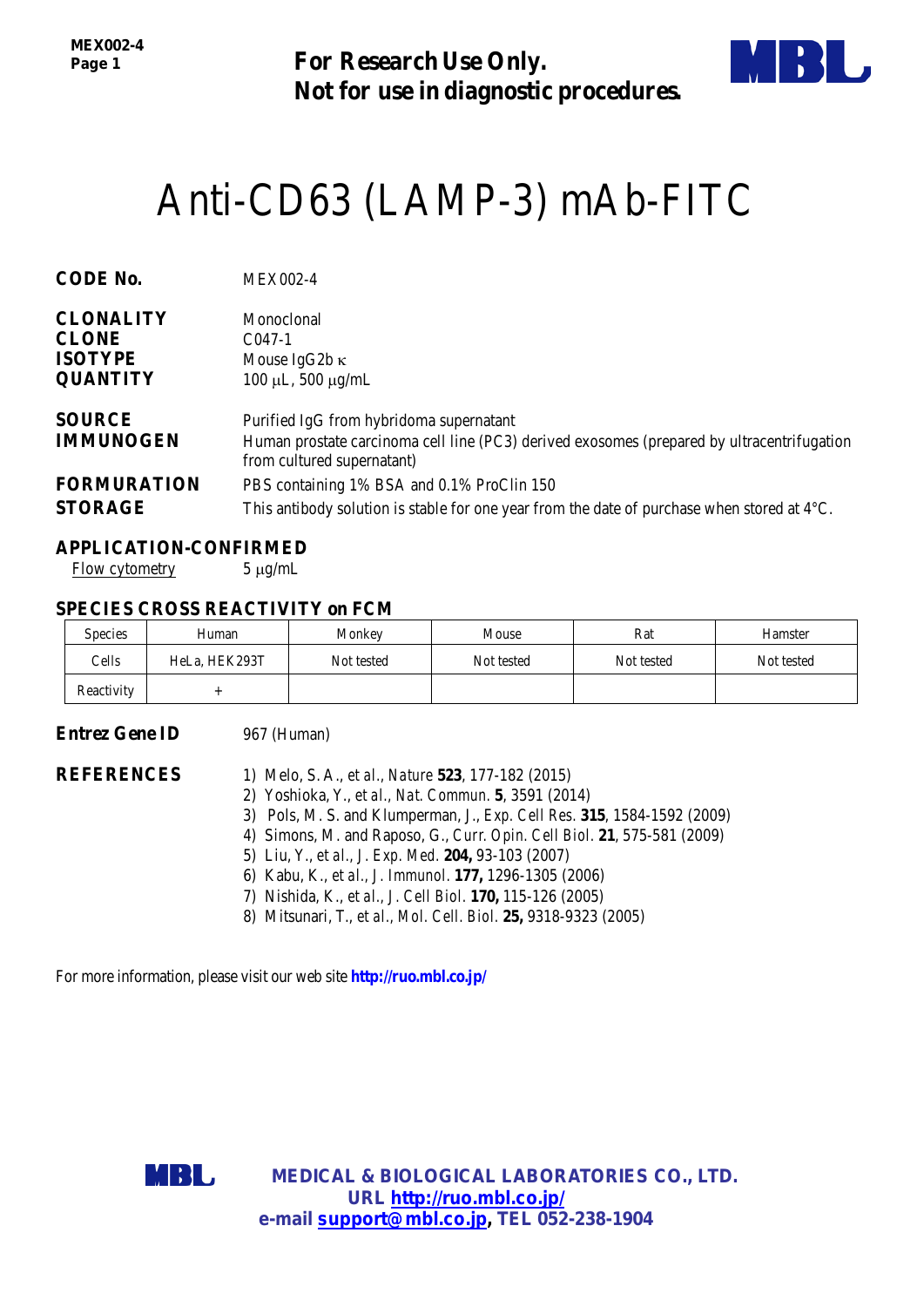# **RELATED PRODUCTS**

| Antibodies                        |                                                                      |
|-----------------------------------|----------------------------------------------------------------------|
| <b>MEX001-3</b>                   | Anti-CD9 mAb (A100-4)                                                |
| <b>MEX001-4</b>                   | Anti-CD9 mAb-FITC (A100-4)                                           |
| MEX001-6                          | Anti-CD9 mAb-Biotin (A100-4)                                         |
| <b>MEX002-3</b>                   | Anti-CD63 (LAMP-3) mAb (C047-1)                                      |
| <b>MEX002-4</b>                   | Anti-CD63 (LAMP-3) mAb-FITC (C047-1)                                 |
| MEX002-6                          | Anti-CD63 (LAMP-3) mAb-Biotin (C047-1)                               |
| <b>MEX003-3</b>                   | Anti-CD81 (TAPA1) mAb (A103-10)                                      |
| <b>MEX003-4</b>                   | Anti-CD81 (TAPA1) mAb-FITC (A103-10)                                 |
| <b>MEX003-6</b>                   | Anti-CD81 (TAPA1) mAb-Biotin (A103-10)                               |
| <b>MEX004-6</b>                   | Anti-EpCAM mAb-Biotin (B8-4)                                         |
| D <sub>252</sub> -3               | Anti-CD9 (Human) mAb (10H6)                                          |
| D <sub>252</sub> -5               | Anti-CD9 (Human) mAb-PE (10H6)                                       |
| D <sub>131</sub> -3               | Anti-CD9 (Mouse) mAb (JF9)                                           |
| D <sub>131</sub> -4               | Anti-CD9 (Mouse) mAb-FITC (JF9)                                      |
| $D263-3$                          | Anti-CD63 (LAMP-3) (Mouse) mAb (R5G2.1)                              |
| D <sub>0</sub> 82 <sup>-3</sup>   | Anti-CD151 (SFA-1) (Human) mAb (SFA1.2B4)                            |
| D <sub>0</sub> 82 <sup>-5</sup>   | Anti-CD151 (SFA-1) (Human) mAb-PE (SFA1.2B4)                         |
| D050-3                            | Anti-CD29 (Integrin <sup>2</sup> 1) (Human) mAb (AG89)               |
| D <sub>050</sub> -5               | Anti-CD29 (Integrin <sup>2</sup> 1) (Human) mAb-PE (AG89)            |
| D <sub>276</sub> -3               | Anti-CD36 (GPIV) (Human) mAb (GS95)                                  |
| D <sub>276</sub> -A <sub>48</sub> | Anti-CD36 (GPIV) (Human) mAb<br>-Alexa Fluor <sup>®</sup> 488 (GS95) |
| D <sub>276</sub> -A <sub>64</sub> | Anti-CD36 (GPIV) (Human) mAb<br>-Alexa Fluor® 647 (GS95)             |
| D <sub>269</sub> -3               | Anti-EpCAM (CD326) (Mouse) mAb (2-17-F1)                             |
| M077-4                            | Mouse IgG2b (isotype control)-FITC (3D12)                            |
|                                   |                                                                      |

# Kits

| $EX-C9-SP$     | ExoCap™ CD9 Kit for Serum Plasma                         |
|----------------|----------------------------------------------------------|
| $EX-C63-SP$    | ExoCap™ CD63 Kit for Serum Plasma                        |
|                | EX-C81-SP ExoCap <sup>TM</sup> CD81 Kit for Serum Plasma |
|                | EX-EPC-SP ExoCap™ EpCAM Kit for Serum Plasma             |
|                | EX-COM-SP ExoCap™ Composite Kit for Serum Plasma         |
| <b>MEX-E</b>   | ExoCap™ Nucleic Acid Elution Buffer                      |
| <b>MEX1001</b> | ExoDiluent for Immunoassay                               |
|                |                                                          |

Other related antibodies and kits are also available. Please visit our website at<http://ruo.mbl.co.jp/>